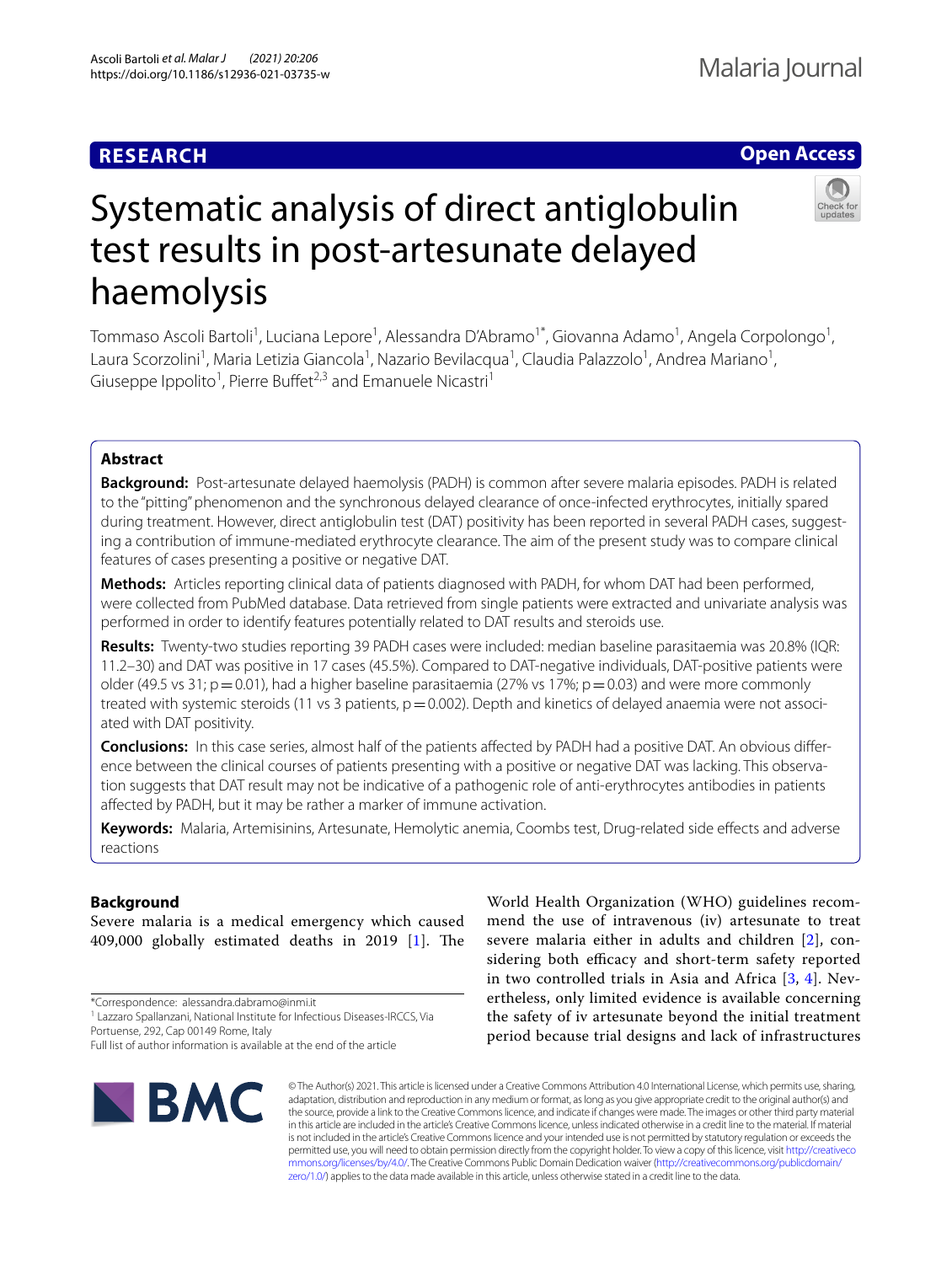in endemic countries did not allow for a long-lasting follow-up. Recently, several reports described the occurrence of a late-onset haemolytic syndrome, specifcally related to the use of artesunate, defned postartesunate delayed haemolysis (PADH). It usually occurs more than 1 week after the iv artesunate course, in approximately 10–40% of hyperparasitaemic nonimmune travellers [[5,](#page-6-4) [6\]](#page-6-5).

PADH is a non-recurring highly expected event in non-immune hyperparasitaemic patients after artesunate administration [\[7](#page-6-6)]. In 2011, 6 out of 25 patients (24%) included in a severe malaria European cohort, developed PADH with a median onset of 15.5 days (IQR 15–32) after the start of intravenous artesunate. Five of them presented with severe anaemia requiring blood transfusions (83.3%), all resulting in a full recovery [\[8](#page-6-7)]. Furthermore, other authors registered a similar PADH occurrence rate. Kurth et al*.* reported a 27.1% incidence of PADH in a cohort of 70 patients with severe malaria managed in European countries  $[9]$  $[9]$ . Three patients  $(15.8%)$  with PADH received blood transfusions, and two (10.5%) needed to be re-hospitalized (for 3 and 5 days, respectively). Jauréguiberry et al*.* described a French cohort of 123 imported severe malaria cases, in which 27% of patients experienced PADH after a successful antimalarial treatment  $[6]$  $[6]$  $[6]$ . The 85% of the PADH recorded were mild and only one patient required blood transfusion. Lastly, few PADH cases after oral artemisinin-based combination therapy (ACT) have been already reported [[5,](#page-6-4) [10](#page-6-9), [11\]](#page-6-10).

Although not fully elucidated, PADH pathophysiology may be explained by the peculiar pharmacological efect of artemisinin derivatives. The rapid anti-malarial action of these drugs is related to "pitting", a process whereby artemisinin-exposed parasites are removed from their host erythrocytes, within the spleen microcirculation [[12–](#page-6-11)[14](#page-6-12)]. After being "pitted", once-infected erythrocytes re-enter the systemic circulation, but with a reduced lifespan  $[13, 15-17]$  $[13, 15-17]$  $[13, 15-17]$  $[13, 15-17]$  $[13, 15-17]$  $[13, 15-17]$ . Thus, although "pitting" initially spares parasite-hosting erythrocytes, this positive efect may not be sustained  $[15]$  $[15]$  $[15]$ . The delayed synchronous clearance of once-infected erythrocytes would explain major features of PADH, such as the late onset and the occurrence in parasite-free patients. Despite the evidence supporting "pitting" phenomenon as a leading factor in PADH pathogenesis, an increasing number of cases presenting with positive direct antiglobulin test (DAT) and/ or in whom anaemia resolved following administration of systemic steroids has been reported  $[10, 18-24]$  $[10, 18-24]$  $[10, 18-24]$  $[10, 18-24]$  $[10, 18-24]$ . This fnding suggests a possible role of drug-induced antibody-mediated haemolysis contributing at least to some of the PADH cases [\[25](#page-6-18)].

DAT is a method used to demonstrate the presence of antibodies or complement fractions bound to the red blood cells (RBC) membrane. The test is performed using anti-human globulins that cause, in case of a positive result, a visible agglutination reaction [\[17\]](#page-6-15). Diferent reagents can be used to elicit RBC agglutination: a polyspecifc one recognizing both IgG and C3d and two monospecifc agents recognizing only one of the two molecules. DAT positivity in the context of haemolysis usually defnes auto-immune haemolytic anaemia (AIHA) [[17\]](#page-6-15). Diferent subtypes of AIHA can generally be classifed according to DAT result: warm AIHA (wAIHA) is usually the result of polyclonal IgG binding on RBC surface, while cold AIHA (cAIHA) is related to the efect of clonal or oligoclonal IgM with further activation of the complement cascade, this latter recognized from C3d fraction bound to RBC [\[26\]](#page-6-19). A mixed form, characterized by the recognition of both IgG and C3d on RBC membrane, has also been described. Noteworthy, a positive DAT alone does not allow for AIHA diagnosis. The test indeed, can be positive in 0.1% of healthy donors and positivity prevalence can rise up to 1–15% in hospitalized patients afected by acute illnesses, even in absence of haemolysis [\[17](#page-6-15), [26](#page-6-19)]. Moreover, malaria and other systemic infections can be associated with a positive DAT, but the true role of immune mechanisms in contributing to malarial anaemia is not easy to determine [[27,](#page-7-0) [28](#page-7-1)]. Finally, AIHA can be idiopathic or secondary to drugs exposure, autoimmune or lymphoproliferative disorders.

The aim of this systematic review was to collect demographic, clinical, and haematological data of all published PADH cases in which DAT results were reported and to compare the main clinical features of patients presenting with a positive or negative result. An additional objective was to investigate therapeutic strategies currently used for PADH management.

#### **Methods**

"Preferred Reporting Items for Systematic Reviews and Meta-Analysis" (PRISMA) recommendations were followed in the process of conducting this systematic analysis [\[29\]](#page-7-2). All published records of patients afected by PADH with a reported DAT result were included in the analysis. PADH was defned as a drop >10% of the haemoglobin level occurred after  $\geq$  7 days since the start of artemisinin-based anti-malarial therapy, in the context of haemolysis laboratory signs not related to malaria recrudescence: an increase >10% of the LDH blood concentration and/or LDH plasma level>390 UI/l, or a plasma haptoglobin level<0.1 g/l [\[6](#page-6-5)]. Severe malaria was defned according to WHO criteria [\[2](#page-6-1)]. As PADH has also been described after uncomplicated malaria episodes, these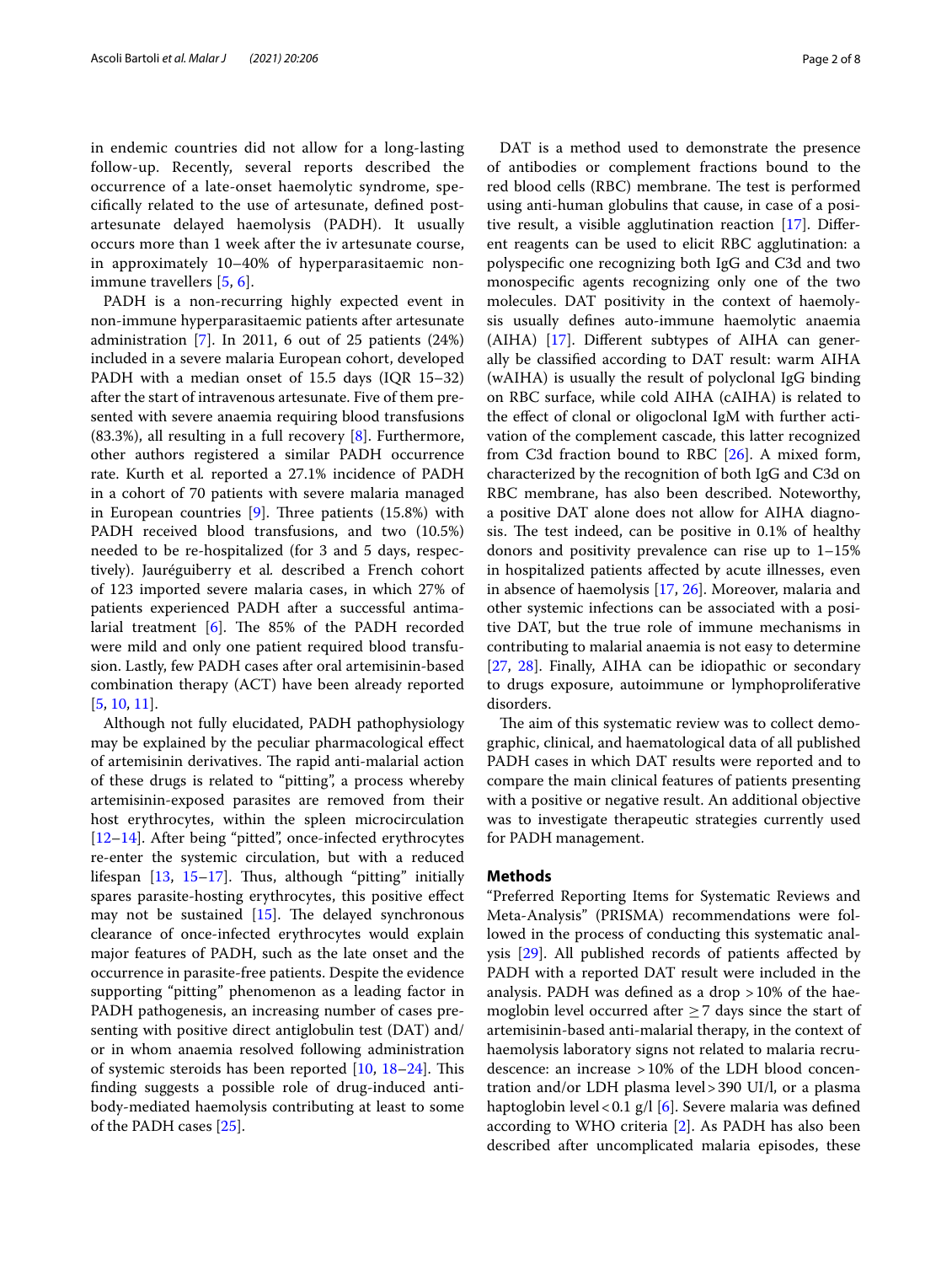cases were considered suitable for the enrollment. Accordingly, patients were included in the analysis if they had received at least one dose of artemisinin derivatives, either as parenteral, oral, intramuscular or intrarectal formulations. PubMed database was investigated using a string of MeSH terms [("hemolysis" OR "anaemia, hemolytic") AND ("artemisinins" OR "artemisinine" OR "artesunate" OR "artemether" OR "artemether, lumefantrine drug combination" OR "dihydroartemisinin")] and all the papers published before October 31, 2019 were reviewed. All articles in English, French, Portuguese or Spanish language were included in the analysis. The reference list of all selected studies was investigated to identify other relevant articles. Titles and abstracts were independently screened by two authors. Data collected from every single patient were extracted from the selected studies by the same two authors and the fnal database was fnally approved by the whole authors' consensus. One clinical case included in the analysis is part of the severe malaria Italian multicentre study and has not yet been published before (Fig. [1](#page-2-0)).

Collected information included demographic data, travel history, clinical presentation, haematological, biochemical and parasitological tests, clinical management and follow-up. Comparisons between the groups of patients presenting with positive and negative DAT were performed using Mann–Whitney U-test, while Fisher's exact test was used to analyse categorical variables. The same tests were used to assess diferences in clinical variables between the group of patients who were treated with systemic steroids and those who were managed with clinical observation and RBC transfusions only. Statistical analysis was performed using STATA software.

### **Results**

Figure [1](#page-2-0) shows the algorithm used to select the studies included in the review. Twenty-two articles reporting clinical features of 38 patients afected by PADH, who had been tested with DAT, were identifed. Another unpublished case, managed at the National Centre for the Infectious Diseases "*L. Spallanzani*" and enrolled in the Italian multicentre malaria cohort, was also included in the analysis. Epidemiological, clinical, and therapeutic characteristics of the cohort patients are summarized in Additional fle [1.](#page-5-0) Cumulative data are presented in Table [1](#page-3-0) as aggregate case series and stratified according to positive (17/39 patients, 43.6%) or negative (22/39 patients, 56.4%) DAT result. DAT results were reported in detail in 13 out of the 17 positive patients (76.5%): fve of them presented an IgG pattern (38.5%), six showed a C3d positivity (46.1%), while the remaining two cases were characterized by a mixed condition (15.4%).

Median age was 44 years (IQR 24.5–51.5): 49.5 years (IQR 43.2–54.7) and 31.0 years (IQR 20.5–48.0) in positive and negative DAT patients, respectively  $(p=0.01)$ . Overall, 35 malaria infections were sustained by *Plasmodium falciparum* (89.7%) and one by *Plasmodium vivax* (2.6%), while the remaining three patients were afected by a *P. falciparum/P. vivax* mixed infection (7.7%). The median baseline parasitaemia was 20.8% (IQR 11.2–30);

<span id="page-2-0"></span>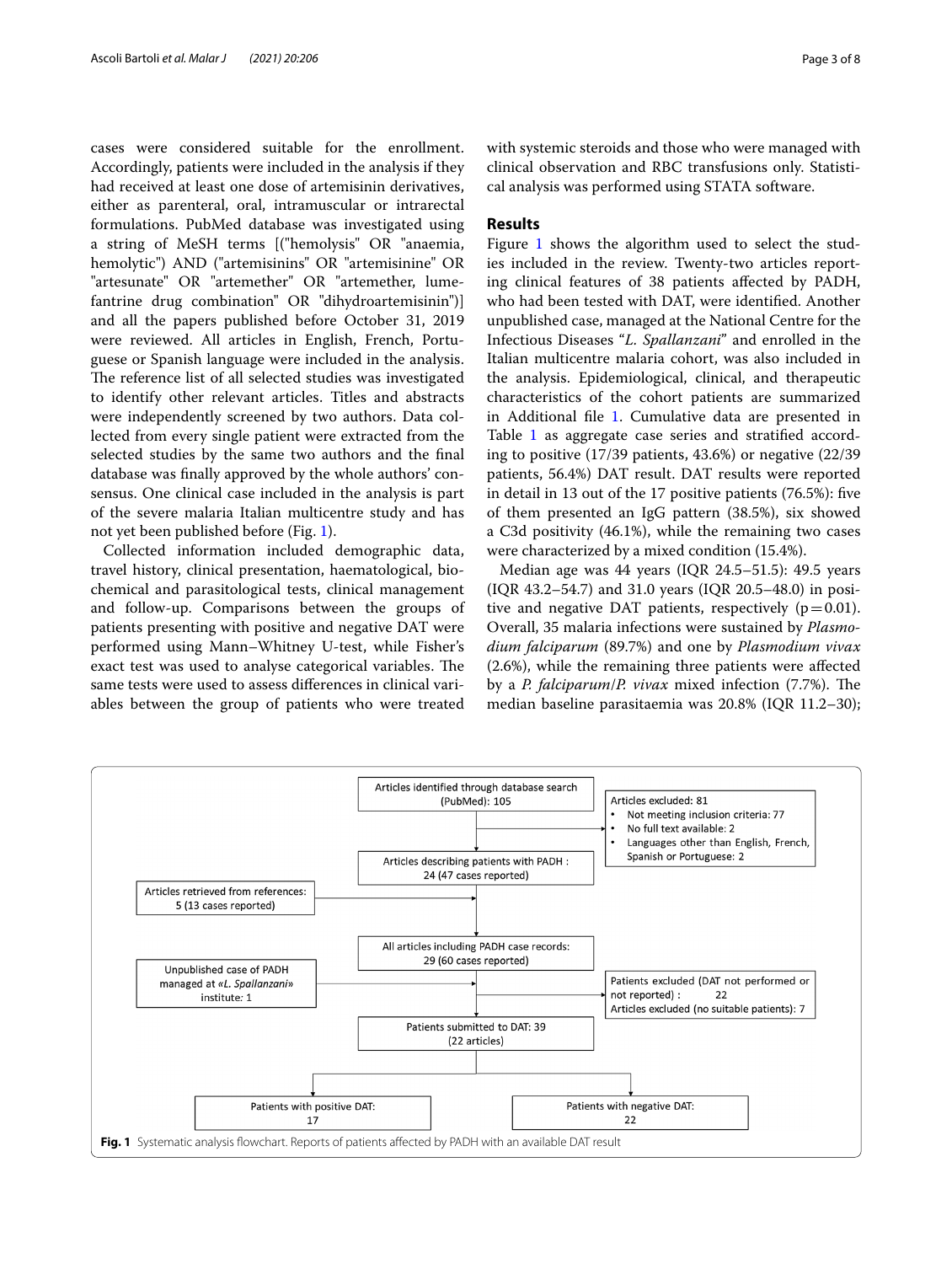| <b>Parameters</b>                                                           | All patients ( $n = 39$ ) | <b>Patients with</b><br>positive DAT<br>$(n=17)$ | <b>Patients with</b><br>negative DAT<br>$(n=22)$ | p     |
|-----------------------------------------------------------------------------|---------------------------|--------------------------------------------------|--------------------------------------------------|-------|
| Age, median (IQR)                                                           | 44 (24.5 - 51.5)          | 49.5 (43.2-54.7)                                 | 31 (20.5-48)                                     | 0.01  |
| Female sex, number of patients (%)                                          | 13/39 (33.3%)             | 4/17 (23.5%)                                     | 9/22 (40.9%)                                     | 0.3   |
| Born in malaria endemic countries, number of patients (%)                   | 4/26 (15.4%)              | 1/10 (10%)                                       | 3/16 (18.7%)                                     | 1.    |
| Resident in malaria endemic countries, number of patients (%)               | 7/28 (25%)                | 2/11 (18.2%)                                     | 5/17 (29.4%)                                     | 0.7   |
| P. falciparum, number of patients (%)                                       | 35/39 (89.7%)             | 15/17 (88.2%)                                    | 20/22 (90.9%)                                    | 1     |
| P. falciparum $+$ P. vivax, number of patients (%)                          | 3/39 (7.7%)               | 2/17 (11.8%)                                     | 1/22(4.5%)                                       | 0.6   |
| P. vivax, number of patients (%)                                            | 1/39 (2.6%)               | 0/17(0)                                          | 1/22 (4.5%)                                      | 1     |
| Parasitaemia, median (IQR)                                                  | 20.8% (11.2-30)           | $27\% (21 - 34)$                                 | 17% (9-22)                                       | 0.03  |
| Hyperparasitaemia (> 10%), number of patients (%)                           | 28/36 (77.8%)             | 14/17 (82.3%)                                    | 14/19 (73.7%)                                    | 0.7   |
| Number of WHO severe malaria criteria [2], median (IQR)                     | $3(2-3)$                  | $3(2-4)$                                         | $3(2-3)$                                         | 0.6   |
| Patients with acute kidney injury, number of patients (%)                   | 16/35 (45.7%)             | 10/16 (62.5%)                                    | 6/19 (31.6%)                                     | 0.09  |
| Parasite clearance time in days, median (IQR)                               | $3(2-4)$                  | $4(3-5.5)$                                       | $3(2-4)$                                         | 0.3   |
| Intravenous artesunate, number of patients (%)                              | 32/39 (82%)               | 15/17 (88.2%)                                    | 17/22 (77.3%)                                    | 0.4   |
| Intrarectal artesunate, number of patients (%)                              | $2/39(5.1\%)$             | $1/17(5.9\%)$                                    | 1/22(4.5%)                                       | 1     |
| Artesunate + oral ACT, number of patients (%)                               | 17/37 (45.9%)             | 7/15 (46.7%)                                     | 10/22 (45.4%)                                    | 1     |
| Not receiving artesunate (only other artemisinines), number of patients (%) | 5/39 (12.8%)              | $1/17(5.9\%)$                                    | 4/22 (18.2%)                                     | 0.4   |
| Oral quinine, number of patients (%)                                        | 10/37 (27%)               | 6/15(40%)                                        | 4/22 (18.2%)                                     | 0.3   |
| Oral doxycycline, number of patients (%)                                    | 10/37 (27%)               | 5/15 (33.3%)                                     | 5/22 (22.7%)                                     | 0.7   |
| Oral clindamycin, number of patients (%)                                    | 4/37 (10.8%)              | 0/15(0)                                          | 4/22 (18.2%)                                     | 0.1   |
| Days of intravenous Artesunate therapy, median (IQR)                        | $3(2-4)$                  | $3(2-3.7)$                                       | $3(2.7-4)$                                       | 0.8   |
| Basal haemoglobin (Hb), median (IQR)                                        | 12.4 (10.7-13.8)          | $12.5(11.2 - 13.2)$                              | $11.8(10.5 - 14.3)$                              | 0.8   |
| Time to PADH onset, in days, median (IQR)                                   | $12(8.5-14)$              | $13(8.2 - 14)$                                   | $11(9-13)$                                       | 0.5   |
| Time to Hb Nadir during PADH, in days, median (IQR)                         | $14(11-15)$               | $14.5(12.2 - 16.7)$                              | $13(11.2-15)$                                    | 0.3   |
| Hb level at nadir, median (IQR)                                             | $6(5.2 - 6.8)$            | $6.5(5.4-6.9)$                                   | $5.9(4.8-6.4)$                                   | 0.2   |
| IgG DAT, number of patients (%)                                             |                           | 5/13 (38.5%)                                     |                                                  |       |
| C3d DAT, number of patients (%)                                             |                           | 6/13 (46.1%)                                     |                                                  |       |
| IgG/C3d DAT, number of patients (%)                                         |                           | 2/13 (15.4%)                                     |                                                  |       |
| Patients treated with systemic corticosteroids, number of patients (%)      | 14/37 (37.8%)             | 11/16 (68.7%)                                    | 3/21 (14.3%)                                     | 0.002 |
| Patients receiving transfusions, number of patients (%)                     | 29/39 (74.4%)             | 12/17 (70.6%)                                    | 17/22 (77.3%)                                    | 0.7   |

Number of red blood cells units transfused, median (IQR)  $2(0-4)$   $2(0-4)$   $3.5(0-4)$  0.5

<span id="page-3-0"></span>**Table 1** Epidemiological, clinical, and therapeutic characteristics of patients with PADH and at least one available DAT

parasite count was higher in DAT positive comparing to DAT negative PADH patients [27% (IQR 21–34) versus 17% (IQR 9.0–22.0) respectively  $(p=0.03)$ ]. Patients with positive DAT had a not statistically signifcant higher prevalence of previous acute kidney injury (AKI) ( $p=0.09$ ). Thirty-four patients (87.2%) had been treated with artesunate (32 intravenously and two intrarectally), usually combined with another antimalarial drug and/or followed by oral artemisinin-based combination therapy (ACT). Five patients (12.8%) had never received artesunate and experienced PADH after being treated with other artemisinin derivatives combined with diferent classes of anti-malarials.

Median time between antimalarial treatment start and PADH onset was 12 days (IQR 9–14), while median time to reach the haemoglobin nadir was 14 days (IQR 11–15). Median nadir was 6.0 g/dl (IQR 5.2–6.8) and blood transfusions were prescribed to 29 patients (74.4%) using a median number of two RBC units considering the whole PADH cohort. No signifcant diferences were observed between patients presenting with a positive or negative DAT in terms of clinical features and outcome. Median haemoglobin level at nadir was 6.5 g/dl in DAT-positive (IQR 5.4–6.9) and 5.9 g/dl in DAT-negative patients (IQR 4.8–6.4), respectively ( $p=0.2$ ), while median time to nadir was 14.5 days (IQR 12.2–16.7) in DAT-positive and 13 (IQR 11.2–15) in DAT-negative patients, respectively ( $p=0.3$ ). Furthermore, the median amount of packed erythrocytes needed for transfusion support was similar between the two groups: two (IQR 0–4) and 3.5 (IQR 0–4) transfused RBC units in DAT-positive and DAT-negative patients, respectively  $(p=0.5)$ .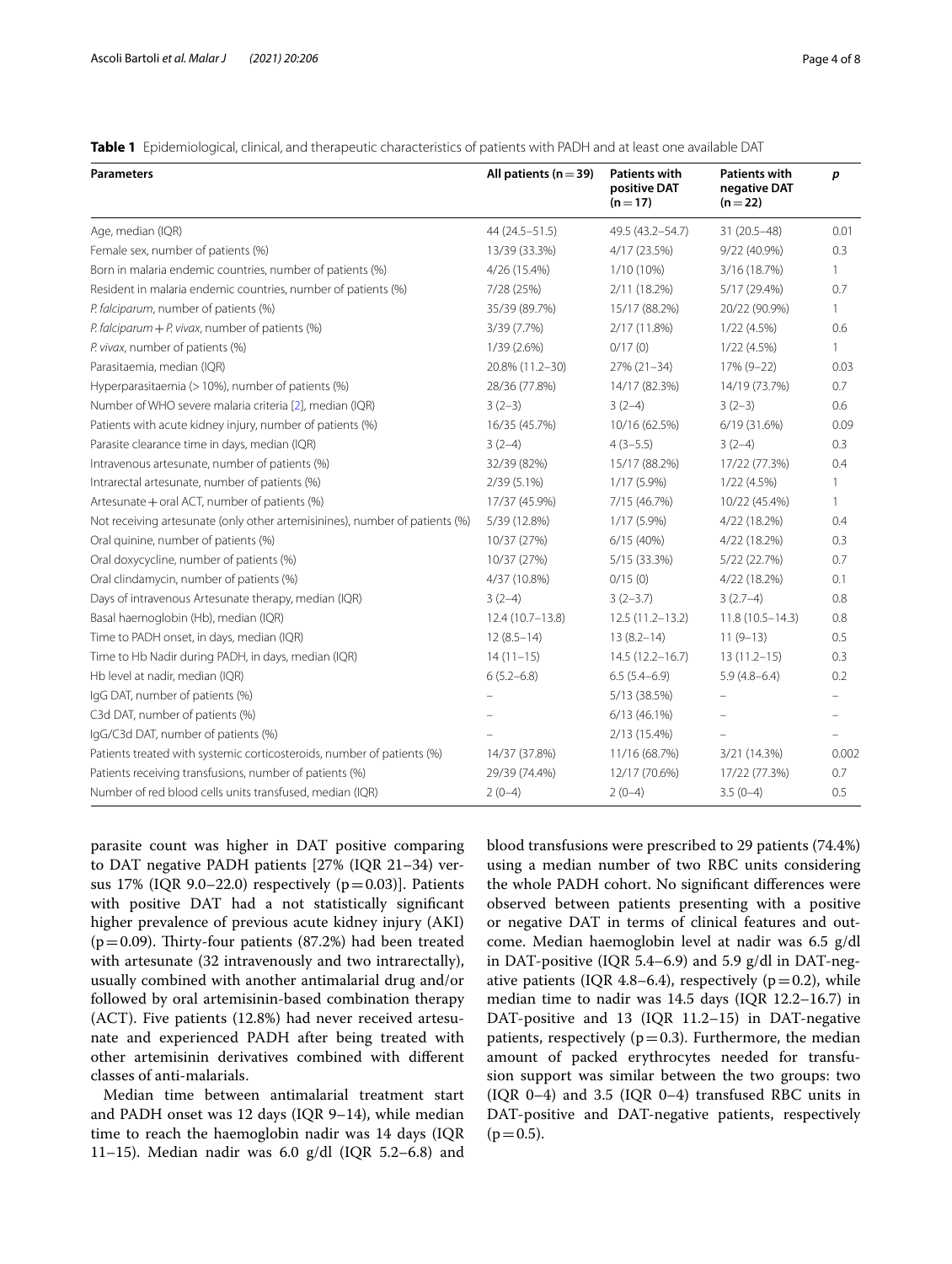The lack of obvious differences between DAT negative and DAT positive patients in terms of time to onset, time to Hb nadir and Hb concentration at nadir suggests that antibodies causing DAT positivity may not be major operators of delayed anaemia. However, data regarding clinical course and outcomes should be interpreted cautiously, as they could have been infuenced by the heterogeneous therapeutic strategies adopted.

Data concerning PADH pharmacological management were available for 37 patients; of them, 14 patients (37.8%) received either oral or intravenous steroids (Additional fle [2\)](#page-5-1). Systemic steroids were prescribed to 11/16 DAT-positive patients (68.7%) and to 3/21 DAT-negative patients (14.3%), respectively ( $p=0.002$ ) (Table [1](#page-3-0)). All the cases described resulted in a complete clinical recovery and no deaths were reported. However, the outcomes description and the follow-up duration were quite heterogeneous between the articles included.

#### **Discussion**

Thirty-nine PADH case reports have been identified, in which clinical and immune haematological characteristics of patients, including DAT, were described. A previous review of 19 PADH cases reported worldwide in 2010–2012, has been published in 2013  $[30]$  $[30]$ . The cohort reported here expands the former case series. Furthermore, a detailed analysis of clinical presentation, characteristics and therapeutic strategies is provided, with a separate description of patients presenting either with a positive or negative DAT. PADH has attracted clinical attention because it often occurs well after resolution of malaria-related symptoms and after complete parasite clearance and is neither directly related to active infection nor to the presence of parasites [\[8,](#page-6-7) [9](#page-6-8)]. Currently, weekly follow-up visits up to one month following artemisinin derivatives treatment are strongly recommended to detect and manage this condition, mainly in case of both high baseline parasitaemia and intravenous artesunate treatment [\[16](#page-6-20)]. In confrmed PADH cases, clinical tests performed to exclude common haemolytic disorders, immunologic diseases or drug-induced haemolysis, such as glucose-6-phosphate dehydrogenase defciency, usually give inconclusive results [\[8,](#page-6-7) [9](#page-6-8)].

Interestingly, 17 (43.6%) of the patients included in the analysis presented a positive DAT result, either with an IgG, C3d or mixed pattern. The observation of a positive DAT in almost half of the PADH patients reported in the available literature, may suggest the possibility of diferent mechanisms underlying late-onset haemolysis in malaria patients. This finding may indicate the need for an active diagnostic attitude aimed at excluding a possible AIHA, in every case meeting PADH diagnostic criteria. This approach would help to early identify patients who could beneft from AIHA-specifc treatment strategies, such as systemic steroid administration.

Moreover, no signifcant clinical diferences were observed between the groups of patients presenting with a positive or negative DAT. Most of the patients included in the review showed a similar clinical course, with a median time to PADH onset occurring 12 days after artemisinin derivatives administration start, a low Hb nadir (6 g/dl) reached at day 14, a high need for RBC transfusion (74% of the patients) and a positive outcome. This observation suggests that, despite diferent DAT results, pathophysiologic mechanisms underlying the haemolytic process may be similar for all included patients and not related to DAT positivity. According to the latter hypothesis, the fnding of a positive DAT may be only a nonspecifc marker of systemic immune activation, triggered by the recent malarial episode, instead of a real determinant of the haemolytic anaemia [[31](#page-7-4)].

Several factors can contribute to anaemia in patients afected by malaria, including acute intravascular haemolysis related to mechanical rupture of both infected and uninfected RBC and extravascular retention and/ or phagocytosis of erythrocytes during splenic circulation  $[32]$  $[32]$ . This latter might be induced by mechanical splenic retention of RBC that lost their deformability or by opsonization/phagocytosis related to the efect of immunoglobulins, complement cascade, low levels of CD55, membrane expression of ring-surface protein 2 (RSP-2) and Rhoptry associated protein 2 (RAP-2). A reduced deformability of both infected and uninfected RBC is a well-known feature of acute malaria and it was recognized as a predictor of anaemia in severe cases [[33–](#page-7-6) [35\]](#page-7-7). In fact, expression of *Plasmodium* proteins on RBC membrane and increase in oxidative stress induce profound alterations in size, robustness and deformability of the erythrocytes. Consequently, their rheological properties and capacity to flow through microvessels of the spleen and peripheral circulation are compromised with an increase of the haemolysis burden. Dyserythropoiesis, bone marrow failure and drug-related side efects are other relevant factors contributing to malarial anaemia. It might be difficult to distinguish PADH when superimposed on that pathophysiological background [[36](#page-7-8)[–44](#page-7-9)]. Moreover, artemisinins may cause haemolysis through several other unexplored mechanisms, such as the modifcation of cellular metabolic pathways, the increase in the oxidative stress or the possibility to act as a hapten, inducing an immune mediated process.

As a matter of fact, circulating anti-erythrocytes antibodies are commonly detected during malaria episodes and the role of Ig-mediated phagocytosis of both infected and uninfected RBCs has been recognized as a major determinant of malarial anaemia [\[25](#page-6-18), [45](#page-7-10), [46\]](#page-7-11). In most of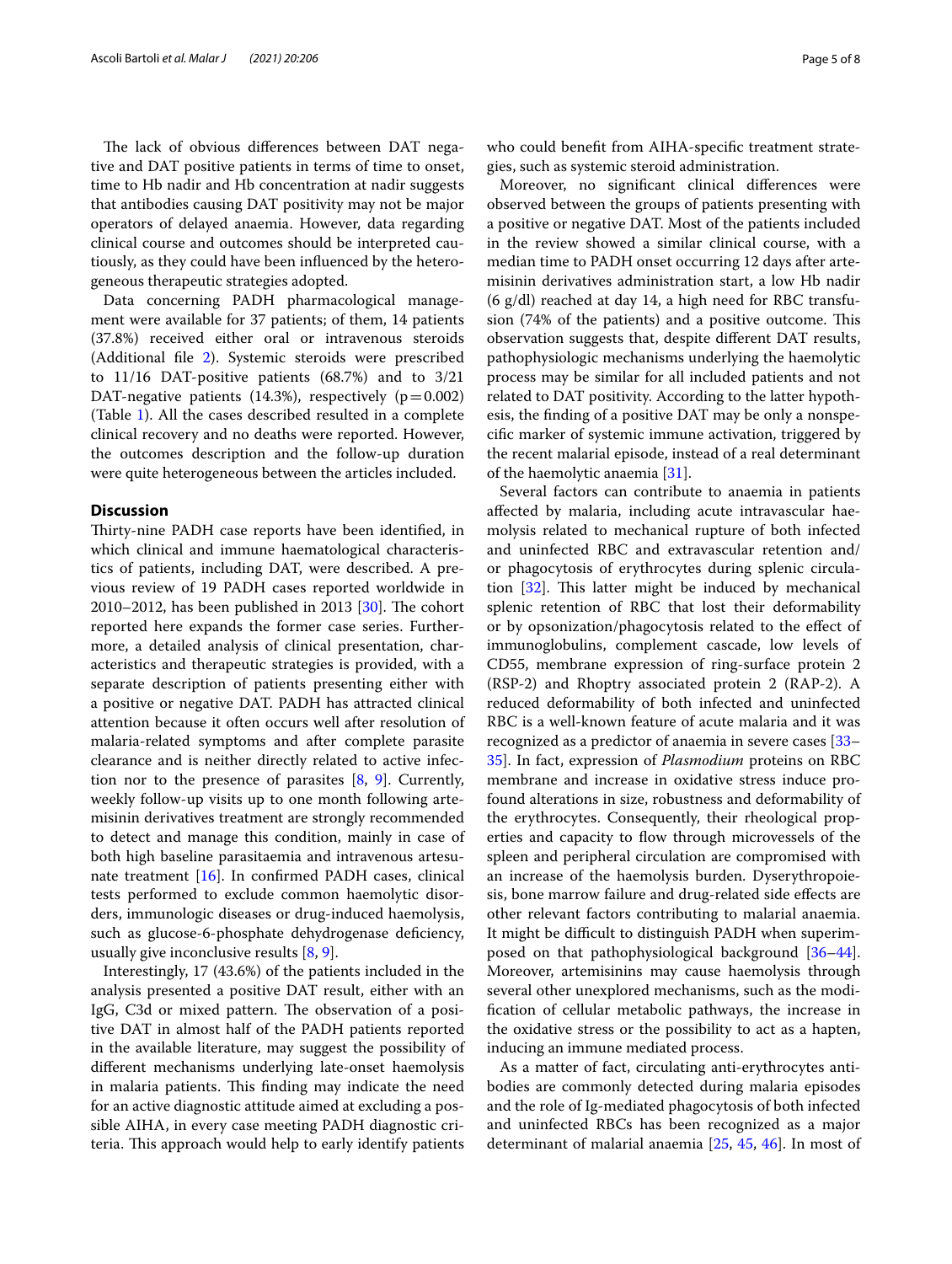the cases included in the present review, DAT was performed only at the time of PADH diagnosis and the result was reported as a dichotomous variable (*positive* vs *negative*). It is important to recognize that a positive result at the time of PADH diagnosis, may merely refect the persistence of antibodies bound to *self* or *Plasmodium* antigens, abnormally exposed by once-infected RBC since the acute malaria phase, rather than the occurrence of newly produced, drug-induced anti-erythrocytes immune globulins.

Therefore, it would be useful, as a further step towards a better understanding of PADH, to perform a longitudinal prospective evaluation of haemolysis markers and DAT results in patients afected by severe malaria, in order to identify a possible link between a delayed rise in anti-erythrocytes autoantibodies activity and haemolysis occurrence. Furthermore, indirect antiglobulin test and serologic assays aimed at determining the antigenic targets of anti-erythrocytes antibodies, may add useful information to the comprehension of the clinical phenomenon.

Data concerning PADH long-term follow-up, time to recovery and outcomes are partially lacking in most of the included articles. This additional information could be useful to collect in order to uncover possible diferences in clinical course of patients presenting with a positive or a negative DAT. Considering the relatively low number of severe malaria cases in non-endemic countries, the issue should be further evaluated in a multicentre prospective observational study. This methodology would help to defne the real beneft of implementing a specifc strategy for early diagnostic approach and best therapeutic options in patients with severe PADH in the context of a positive DAT.

The results obtained from the literature review show that use of systemic steroids in patients afected by PADH is mainly driven by clinical decision, usually supported by a positive DAT, despite limited clinical evidence. Currently, there are no guidelines for the treatment of PADH. Considering the lack of efective therapies, the possible severity of the anaemia and potential adverse efects of transfusion, clinicians may "empirically" prescribe corticosteroids, especially in DAT positive patients. Systemic steroids, mainly predniso(lo)ne, are widely used in primary and secondary AIHA [\[26](#page-6-19)]. When short courses are used, safety is generally not an issue. Variable regimens were used to treat PADH, and the level of evidence for efficacy is low in the absence of comparative trials.

This review presents a few limitations. First, several PADH published cases did not mention any DAT result. The choice to include only PADH cases in which DAT had been considered as a relevant diagnostic procedure, inevitably leads to a selection bias related to the possible exclusion of milder haemolytic episodes, in which AIHA had not been considered in the diferential diagnosis and systemic steroids had not been evaluated as a suitable therapeutic option. Second, as discussed above, DAT results are highly variable among general population and are distributed over a broad range, therefore it would have been preferable to have the test performed by a single central laboratory and the result reported as a continuous non-binary variable.

Given the mentioned confounding factors, the issue should be best investigated through a targeted prospective study. Severe malaria patients at high risk for PADH should be recruited from diferent settings (endemic areas and tropical medicine wards in non-endemic countries) and blood and serum samples stored for the monitoring of multiple haemolysis markers, DAT and indirect antiglobulin test. Assessment of anti-erythrocytes antibodies specifcity would also add useful information and a long-term follow-up should be scheduled in order to achieve a reliable clinical description.

#### **Conclusions**

The present review points out that DAT positivity is a common fnding among patients afected by PADH. Nevertheless, the analysis shows that DAT positivity is not associated with worse clinical features, laboratory parameters or outcomes and may be a nonspecifc expression of malaria-related systemic immune activation. However, data included in the review were heterogeneously collected and information concerning PADH time to recovery and follow-up was lacking. Therefore, a prospective observational study is needed in order to understand if DAT positivity may identify a subpopulation of patients in which antibody-mediated haemolysis contributes to PADH features, eventually leading to a worse outcome and possibly requiring a targeted therapeutic approach.

#### **Abbreviations**

PADH: Post-artesunate delayed haemolysis; DAT: Direct antiglobulin test; iv: Intravenous; LDH: Lactate dehydrogenase; AKI: Acute kidney injury; ACT: Artemisinin-based combination therapy; RBC: Red blood cells; AIHA: Auto-immune haemolytic anaemia; wAIHA: Warm AIHA; cAIHA: Cold AIHA; Hb: Haemoglobin.

#### **Supplementary Information**

The online version contains supplementary material available at [https://doi.](https://doi.org/10.1186/s12936-021-03735-w) [org/10.1186/s12936-021-03735-w.](https://doi.org/10.1186/s12936-021-03735-w)

<span id="page-5-1"></span><span id="page-5-0"></span>**Additional fle 1.** Epidemiological, clinical, and therapeutic characteristics of patients with PADH and at least one available DAT result.

**Additional fle 2.** Epidemiological, clinical, and therapeutic characteristics of patients with PADH with an available DAT result reported as aggregate case series and stratifed according to the administration of systemic steroids.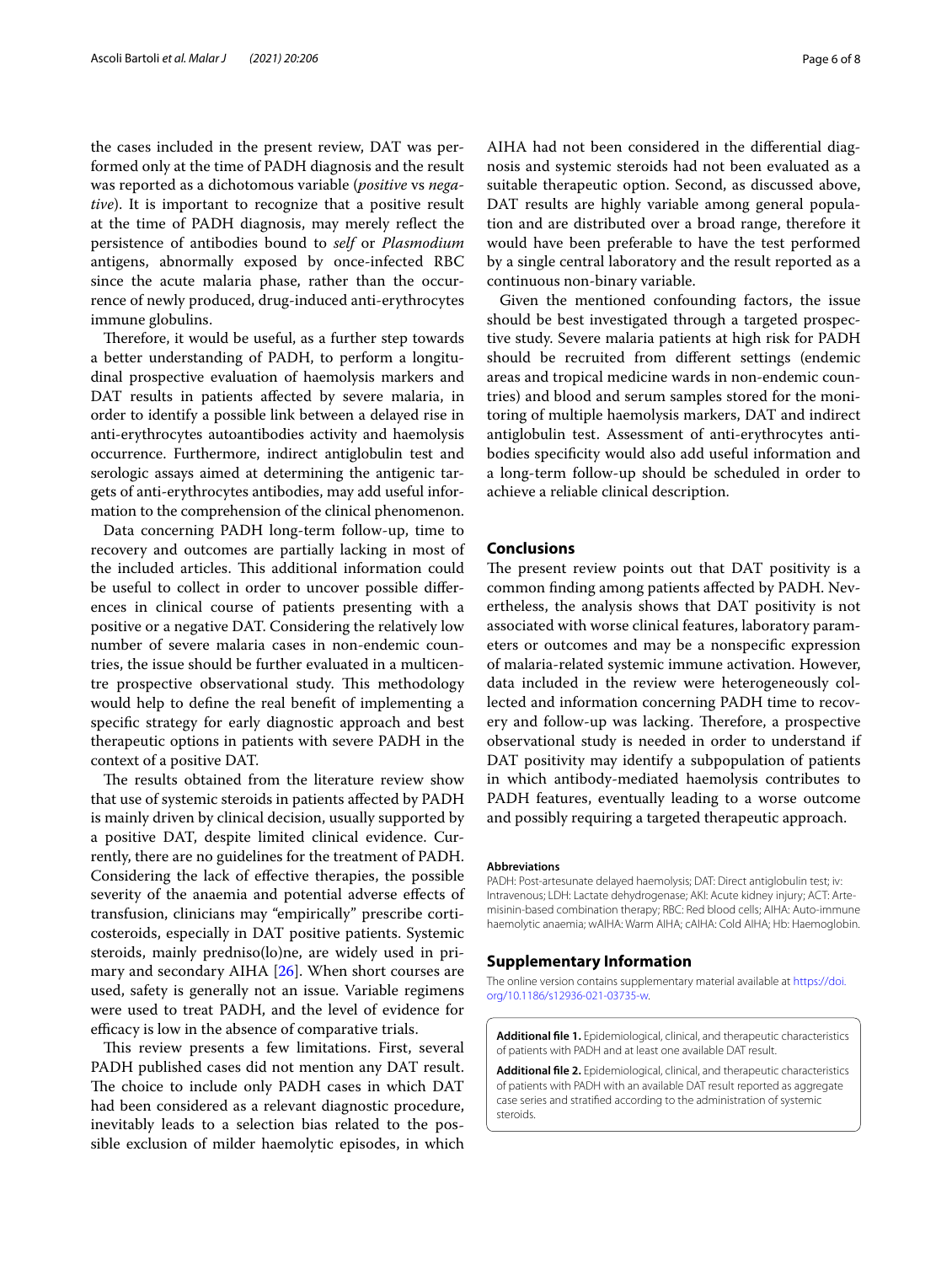#### **Acknowledgements**

None.

#### **Authors' contributions**

TAB: conceptualization, investigation, writing—original draft; LL: investigation, writing—original draft; AD: methodology, writing—review draft; GA: formal analysis; AC: conceptualization; LS, MLG, AM: writing—review draft; NB: methodology; CP: investigation; GI: supervision; PB: conceptualization, writing review draft; EN: project Administration, conceptualization, writing—review draft. All authors read and approved the fnal manuscript.

#### **Funding**

This study was supported by Ricerca Corrente on emerging and re-emerging infections and Ricerca fnalizzata WFR PE-2013-02357936 both funded by the Italian Ministry of Health.

#### **Availability of data and materials**

The datasets used and analysed during the current study are available from the corresponding author on reasonable request.

#### **Declarations**

#### **Ethics approval and consent to participate**

The present research is based on data reported in previously published works. The patient enrolled at INMI "L. Spallanzani" IRCCS, whose data have never been analysed and published before, has signed an informed consent to participate to observational research protocols.

#### **Consent for publication**

The present research is based on data reported in previously published works. The patient enrolled at INMI "L. Spallanzani" IRCCS, whose data have never been analysed and published before, has signed an informed consent for data publication.

#### **Competing interests**

The research team of Pierre Buffet received support from Guilin Laboratories in 2017–2020 for the surveillance of artesunate efficacy and toxicity in France. The author provided expertise for FastTrack Drugs & Biologics LLC and Sigma-Tau Pharmaceuticals from 2013 to 2016, and provided expertise to Sanof Aventis Research & Development from 2013 to 2015.All other authors report no potential conficts.

#### **Author details**

<sup>1</sup> Lazzaro Spallanzani, National Institute for Infectious Diseases-IRCCS, Via Portuense, 292, Cap 00149 Rome, Italy. <sup>2</sup>UMRS 1134, Inserm, Université de Paris, 75015 Paris, France.<sup>3</sup> Laboratory of Excellence GREx, 75015 Paris, France.

#### Received: 28 August 2020 Accepted: 16 April 2021 Published online: 29 April 2021

#### **References**

- <span id="page-6-0"></span>1. WHO. World malaria report 2020: 20 years of global progress and challenges. Geneva: World Health Organization; 2020.
- <span id="page-6-1"></span>2. WHO. Guidelines for the treatment of malaria. 3rd ed. Geneva: World Health Organization; 2015.
- <span id="page-6-2"></span>3. Dondorp A, Nosten F, Stepniewska K, Day N, White N, South East Asian Quinine Artesunate Malaria Trial (SEAQUAMAT) Group. Artesunate versus quinine for treatment of severe falciparum malaria: a randomised trial. Lancet. 2005;366:717–25.
- <span id="page-6-3"></span>4. Dondorp AM, Fanello CI, Hendriksen ICE, Gomes E, Seni A, Chhaganlal KD, et al. Artesunate versus quinine in the treatment of severe falciparum malaria in African children (AQUAMAT): an open-label, randomised trial. Lancet. 2010;376:1647–57.
- <span id="page-6-4"></span>5. Rolling T, Wichmann D, Schmiedel S, Burchard GD, Kluge S, Cramer JP. Artesunate versus quinine in the treatment of severe imported malaria: comparative analysis of adverse events focusing on delayed haemolysis. Malar J. 2013;12:241.
- <span id="page-6-5"></span>6. Jauréguiberry S, Thellier M, Ndour PA, Ader F, Roussel C, Sonneville R, et al. Delayed-onset hemolytic anemia in patients with travel-associated severe malaria treated with artesunate, France, 2011–2013. Emerg Infect Dis. 2015;21:804–12.
- <span id="page-6-6"></span>7. Arguin P. Case defnition: post-artemisinin delayed hemolysis. Blood. 2014;124:157–8.
- <span id="page-6-7"></span>8. Zoller T, Junghanss T, Kapaun A, Gjorup I, Richter J, Hugo-Persson M, et al. Intravenous artesunate for severe malaria in travelers, Europe. Emerg Infect Dis. 2011;17:771–7.
- <span id="page-6-8"></span>Kurth F, Develoux M, Mechain M, Malvy D, Clerinx J, Antinori S, et al. Severe malaria in Europe: an 8-year multi-centre observational study. Malar J. 2017;16:57.
- <span id="page-6-9"></span>10. Kreeftmeijer-Vegter AR, van Genderen PJ, Visser LG, Bierman WF, Clerinx J, van Veldhuizen CK, et al. Treatment outcome of intravenous artesunate in patients with severe malaria in the Netherlands and Belgium. Malar J. 2012;11:102.
- <span id="page-6-10"></span>11. De Nardo P, Oliva A, Giancola ML, Ghirga P, Mencarini P, Bibas M, et al. Haemolytic anaemia after oral artemether–lumefantrine treatment in a patient afected by severe imported falciparum malaria. Infection. 2013;41:863–5.
- <span id="page-6-11"></span>12. White NJ. The assessment of antimalarial drug efficacy. Trends Parasitol. 2002;18:458–64.
- <span id="page-6-13"></span>13. Chotivanich K, Udomsangpetch R, Dondorp A, Williams T, Angus B, Simpson JA, et al. The mechanisms of parasite clearance after antimalarial treatment of *Plasmodium falciparum* malaria. J Infect Dis. 2000;182:629–33.
- <span id="page-6-12"></span>14. Bufet PA, Milon G, Brousse V, Correas JM, Dousset B, Couvelard A, et al. Ex vivo perfusion of human spleens maintains clearing and processing functions. Blood. 2006;107:3745–52.
- <span id="page-6-14"></span>15. Newton PN, Chotivanich K, Chierakul W, Ruangveerayuth R, Teerapong P, Silamut K, et al. A comparison of the in vivo kinetics of *Plasmodium falciparum* ring-infected erythrocyte surface antigen-positive and -negative erythrocytes. Blood. 2001;98:450–7.
- <span id="page-6-20"></span>16. Jauréguiberry S, Ndour PA, Roussel C, Ader F, Safeukui I, Nguyen M, et al. Postartesunate delayed hemolysis is a predictable event related to the livesaving efect of artemisinins. Blood. 2014;124:167–75.
- <span id="page-6-15"></span>17. Parker V, Tormey CA. The direct antiglobulin test: indications, interpretation, and pitfalls. Arch Pathol Lab Med. 2017;141:305–10.
- <span id="page-6-16"></span>18. Rafray L, Receveur MC, Beguet M, Lauroua P, Pistone T, Malvy D. Severe delayed autoimmune haemolytic anaemia following artesunate administration in severe malaria: a case report. Malar J. 2014;13:398.
- 19. Lebrun D, Floch T, Brunet A, Julien G, Romaru J, N'Guyen Y, et al. Severe post-artesunate delayed onset anaemia responding to corticotherapy: a case report. J Travel Med. 2018;25(1):tax091.
- 20. Eder M, Farne H, Cargill T, Abbara A, Davidson RN. Intravenous artesunate versus intravenous quinine in the treatment of severe falciparum malaria: a retrospective evaluation from a UK centre. Pathog Glob Health. 2012;106:181–7.
- 21. Rolling T, Schmiedel S, Wichmann D, Wittkopf D, Burchard GD, Cramer JP. Post treatment haemolysis in severe imported malaria after intravenous artesunate: case report of three patients with hyperparasitaemia. Malar J. 2012;11:169.
- 22. Aldámiz-Echevarría Lois T, López-Polín A, Norman FF, Monge-Maillo B, López-Vélez R, Perez-Molina JA. Delayed haemolysis secondary to treatment of severe malaria with intravenous artesunate: report on the experience of a referral centre for tropical infections in Spain. Travel Med Infect Dis. 2017;15:52–6.
- 23. Singh S, Singh SK, Tentu AK, Kumar A, Shahbabu B, Singh V, et al. Artesunate-induced severe autoimmune hemolytic anemia in complicated malaria. Indian J Crit Care Med. 2018;22:753–6.
- <span id="page-6-17"></span>24. Camprubí D, Pereira A, Rodriguez-Valero N, Almuedo A, Varo R, Casals-Pascual C, et al. Positive direct antiglobulin test in post-artesunate delayed haemolysis: more than a coincidence? Malar J. 2019;18:123.
- <span id="page-6-18"></span>25. Fernandez-Arias C, Rivera-Correa J, Gallego-Delgado J, Rudlaff R, Fernandez C, Roussel C, et al. Anti-self phosphatidylserine antibodies recognize uninfected erythrocytes promoting malarial anemia. Cell Host Microbe. 2016;19:194–203.
- <span id="page-6-19"></span>26. Jäger U, Barcellini W, Broome CM, Gertz MA, Hill A, Hill QA, et al. Diagnosis and treatment of autoimmune hemolytic anemia in adults: recommendations from the First International Consensus Meeting. Blood Rev. 2019;41:100648.